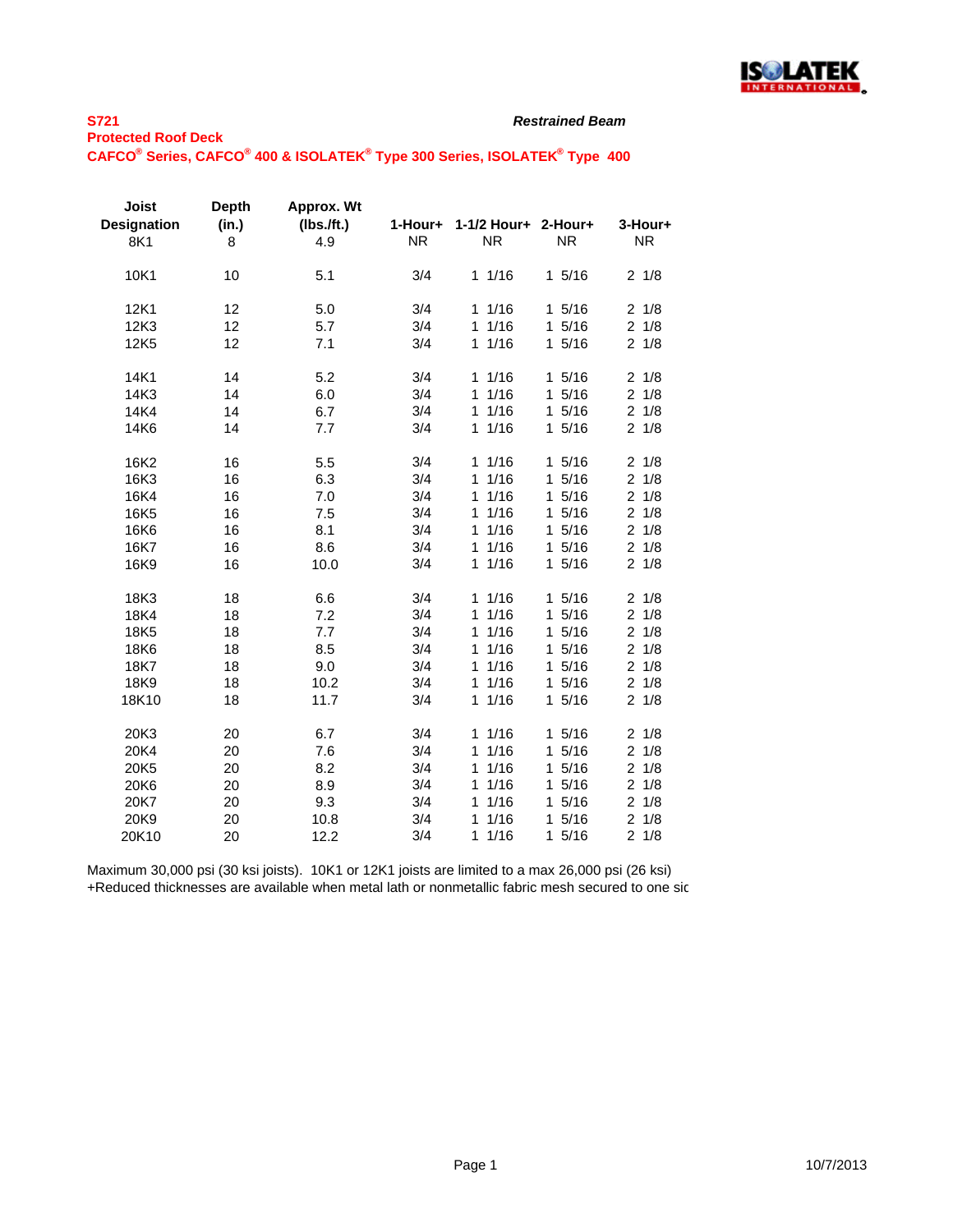

| <b>Joist</b>       | <b>Depth</b> | Approx. Wt    |         |                      |                      |                 |
|--------------------|--------------|---------------|---------|----------------------|----------------------|-----------------|
| <b>Designation</b> | (in.)        | $(lbs.$ /ft.) | 1-Hour+ | 1-1/2 Hour+          | 2-Hour+              | 3-Hour+         |
| 22K4               | 22           | 8.0           | 3/4     | 11/16                | 15/16                | $2 \frac{1}{8}$ |
| 22K5               | 22           | 8.8           | 3/4     | 11/16                | 15/16                | $2 \frac{1}{8}$ |
| 22K6               | 22           | 9.2           | 3/4     | 1/16<br>1            | 15/16                | $2 \frac{1}{8}$ |
| 22K7               | 22           | 9.7           | 3/4     | 11/16                | 15/16                | $2 \frac{1}{8}$ |
| 22K9               | 22           | 11.9          | 3/4     | 11/16                | 15/16                | $2 \frac{1}{8}$ |
| 22K10              | 22           | 12.6          | 3/4     | 11/16                | 15/16                | $2 \frac{1}{8}$ |
| 22K11              | 22           | 13.8          | 3/4     | 1/16<br>1            | 15/16                | $2 \frac{1}{8}$ |
| 24K4               | 24           | 8.4           | 3/4     | 11/16                | 15/16                | $2 \frac{1}{8}$ |
| 24K5               | 24           | 9.3           | 3/4     | 11/16                | 15/16                | $2 \frac{1}{8}$ |
| 24K6               | 24           | 9.7           | 3/4     | 11/16                | 15/16                | $2 \frac{1}{8}$ |
| 24K7               | 24           | 10.1          | 3/4     | 11/16                | 15/16                | $2 \frac{1}{8}$ |
| 24K8               | 24           | 11.5          | 3/4     | 1/16<br>$\mathbf{1}$ | 15/16                | $2 \frac{1}{8}$ |
| 24K9               | 24           | 12.0          | 3/4     | 11/16                | 15/16                | $2 \frac{1}{8}$ |
| 24K10              | 24           | 13.1          | 3/4     | 11/16                | 15/16                | $2 \frac{1}{8}$ |
| 24K12              | 24           | 16.0          | 3/4     | 11/16                | 1 5/16               | $2 \frac{1}{8}$ |
| 26K5               | 26           | 9.8           | 3/4     | 11/16                | $1 \t5/16$           | $2 \frac{1}{8}$ |
| 26K6               | 26           | 10.6          | 3/4     | 11/16                | 15/16                | $2 \frac{1}{8}$ |
| 26K7               | 26           | 10.9          | 3/4     | 1/16<br>1            | 15/16                | $2 \frac{1}{8}$ |
| 26K8               | 26           | 12.1          | 3/4     | 1/16<br>1            | 15/16                | $2 \frac{1}{8}$ |
| 26K9               | 26           | 12.2          | 3/4     | 11/16                | 15/16                | $2 \frac{1}{8}$ |
| 26K10              | 26           | 13.8          | 3/4     | 11/16                | 15/16                | $2 \frac{1}{8}$ |
| 26K12              | 26           | 16.6          | 3/4     | 11/16                | 15/16                | $2 \frac{1}{8}$ |
| 28K6               | 28           | 11.4          | 3/4     | 11/16                | 15/16                | 21/8            |
| 28K7               | 28           | 11.8          | 3/4     | 11/16                | 15/16                | $2 \frac{1}{8}$ |
| 28K8               | 28           | 12.7          | 3/4     | 1/16<br>1            | 15/16                | $2 \frac{1}{8}$ |
| 28K9               | 28           | 13.0          | 3/4     | 11/16                | 15/16                | $2 \frac{1}{8}$ |
| 28K10              | 28           | 14.3          | 3/4     | 1/16<br>1.           | 1 5/16               | $2 \frac{1}{8}$ |
| 28K12              | 28           | 17.1          | 3/4     | 1/16<br>1            | 15/16                | $2 \frac{1}{8}$ |
| 30K7               | 30           | 12.3          | 3/4     | 11/16                | 15/16                | 21/8            |
| 30K8               | 30           | 13.2          | 3/4     | 11/16                | 15/16                | $2 \frac{1}{8}$ |
| 30K9               | 30           | 13.4          | 3/4     | 1/16<br>1            | 15/16                | $2 \frac{1}{8}$ |
| 30K10              | 30           | 15.0          | 3/4     | 1/16<br>1            | 15/16                | $2 \frac{1}{8}$ |
| 30K11              | 30           | 16.4          | 3/4     | 1/16<br>1            | 15/16                | $2 \frac{1}{8}$ |
| 30K12              | 30           | 17.6          | 3/4     | 11/16                | 15/16                | $2 \frac{1}{8}$ |
| 18LH02             | 18           | 10            | 3/4     | 11/16                | 15/16                | $2 \frac{1}{8}$ |
| 18LH03             | 18           | 11            | 3/4     | 11/16                | 15/16                | $2 \frac{1}{8}$ |
| 18LH04             | 18           | 12            | 3/4     | 1/16<br>1            | 5/16<br>$\mathbf{1}$ | $2 \frac{1}{8}$ |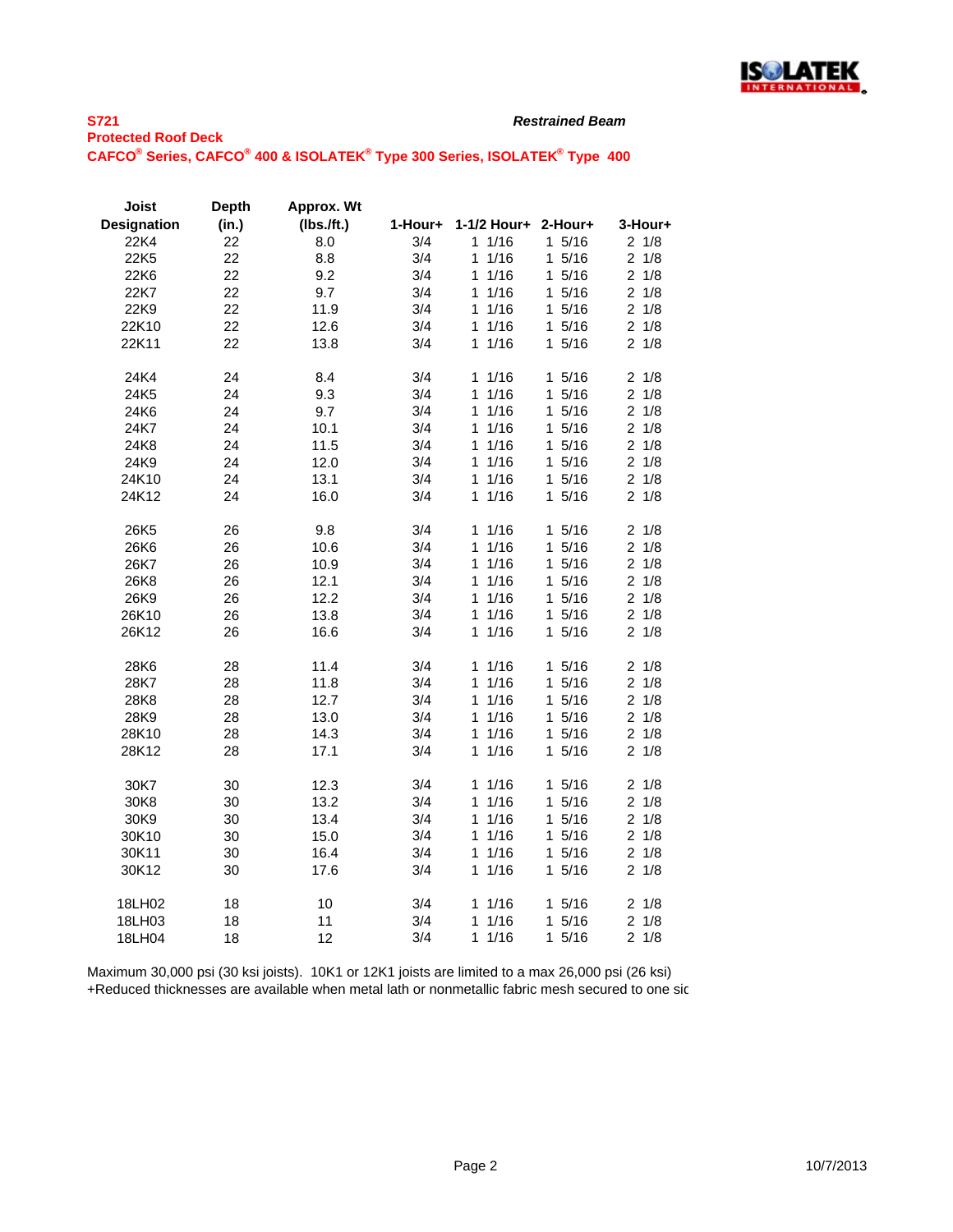

| Joist              | <b>Depth</b> | Approx. Wt    |         |                     |            |                 |
|--------------------|--------------|---------------|---------|---------------------|------------|-----------------|
| <b>Designation</b> | (in.)        | $(Ibs.$ /ft.) | 1-Hour+ | 1-1/2 Hour+         | 2-Hour+    | 3-Hour+         |
| 18LH05             | 18           | 15            | 3/4     | 11/16               | 15/16      | 2 1/8           |
| 18LH06             | 18           | 15            | 3/4     | 1/16<br>1           | 15/16      | $2 \frac{1}{8}$ |
| 18LH07             | 18           | 17            | 3/4     | 1/16<br>1           | 15/16      | 21/8            |
| 18LH08             | 18           | 19            | 3/4     | 1/16<br>1           | 15/16      | $2 \frac{1}{8}$ |
| 18LH09             | 18           | 21            | 3/4     | 1/16<br>1           | 15/16      | $2 \frac{1}{8}$ |
| 20LH02             | 20           | 10            | 3/4     | 11/16               | 15/16      | $2 \frac{1}{8}$ |
| 20LH03             | 20           | 11            | 3/4     | 1/16<br>1           | 15/16      | $2 \frac{1}{8}$ |
| 20LH04             | 20           | 12            | 3/4     | 1/16<br>1           | 15/16      | 21/8            |
| 20LH05             | 20           | 14            | 3/4     | 11/16               | 15/16      | $2 \frac{1}{8}$ |
| 20LH06             | 20           | 15            | 3/4     | 1/16<br>1           | 15/16      | 21/8            |
| 20LH07             | 20           | 17            | 3/4     | 1/16<br>1           | 15/16      | $2 \frac{1}{8}$ |
| 20LH08             | 20           | 19            | 3/4     | 1/16<br>$\mathbf 1$ | 15/16      | $2 \frac{1}{8}$ |
| 20LH09             | 20           | 21            | 3/4     | 1/16<br>1           | 15/16      | $2 \frac{1}{8}$ |
| 20LH10             | 20           | 23            | 3/4     | 1/16<br>1           | 15/16      | $2 \frac{1}{8}$ |
| 24LH03             | 24           | 11            | 3/4     | 11/16               | 15/16      | $2 \frac{1}{8}$ |
| 24LH04             | 24           | 12            | 3/4     | 1/16<br>1           | 15/16      | $2 \frac{1}{8}$ |
| 24LH05             | 24           | 13            | 3/4     | 1/16<br>1           | 15/16      | $2 \frac{1}{8}$ |
| 24LH06             | 24           | 16            | 3/4     | 1/16<br>1           | 15/16      | $2 \frac{1}{8}$ |
| 24LH07             | 24           | 17            | 3/4     | 1/16<br>1           | 15/16      | $2 \frac{1}{8}$ |
| 24LH08             | 24           | 18            | 3/4     | 1/16<br>1           | 15/16      | 21/8            |
| 24LH09             | 24           | 21            | 3/4     | 1/16<br>1           | 15/16      | 21/8            |
| 24LH10             | 24           | 23            | 3/4     | 1/16<br>1           | 15/16      | $2 \frac{1}{8}$ |
| 24LH11             | 24           | 25            | 3/4     | 1/16<br>1           | 15/16      | $2 \frac{1}{8}$ |
| 28LH05             | 28           | 13            | 3/4     | 11/16               | 15/16      | 21/8            |
| 28LH06             | 28           | 16            | 3/4     | 1/16<br>1           | 15/16      | $2 \frac{1}{8}$ |
| 28LH07             | 28           | 17            | 3/4     | 1/16<br>1           | 15/16      | 21/8            |
| 28LH08             | 28           | 18            | 3/4     | 1/16<br>1           | 15/16      | $2 \frac{1}{8}$ |
| 28LH09             | 28           | 21            | 3/4     | 1/16<br>1           | 15/16      | $2 \frac{1}{8}$ |
| 28LH10             | 28           | 23            | 3/4     | 1/16<br>1           | 15/16      | 21/8            |
| 28LH11             | 28           | 25            | 3/4     | 1/16<br>1           | 15/16      | $2 \frac{1}{8}$ |
| 28LH12             | 28           | 27            | 3/4     | 1/16<br>1           | 15/16      | $2 \frac{1}{8}$ |
| 28LH13             | 28           | 30            | 3/4     | 1/16<br>1           | 15/16      | 21/8            |
| 32LH06             | 32           | 14            | 3/4     | 11/16               | 15/16      | $2 \frac{1}{8}$ |
| 32LH07             | 32           | 16            | 3/4     | 1/16<br>1           | 15/16      | $2 \frac{1}{8}$ |
| 32LH08             | 32           | 17            | 3/4     | 1/16<br>1           | 15/16      | $2 \frac{1}{8}$ |
| 32LH09             | 32           | 21            | 3/4     | 1/16<br>1           | 15/16      | $2 \frac{1}{8}$ |
| 32LH10             | 32           | 21            | 3/4     | 1/16<br>1           | 15/16      | 21/8            |
| 32LH11             | 32           | 24            | 3/4     | 1/16<br>1           | 5/16<br>1. | 21/8            |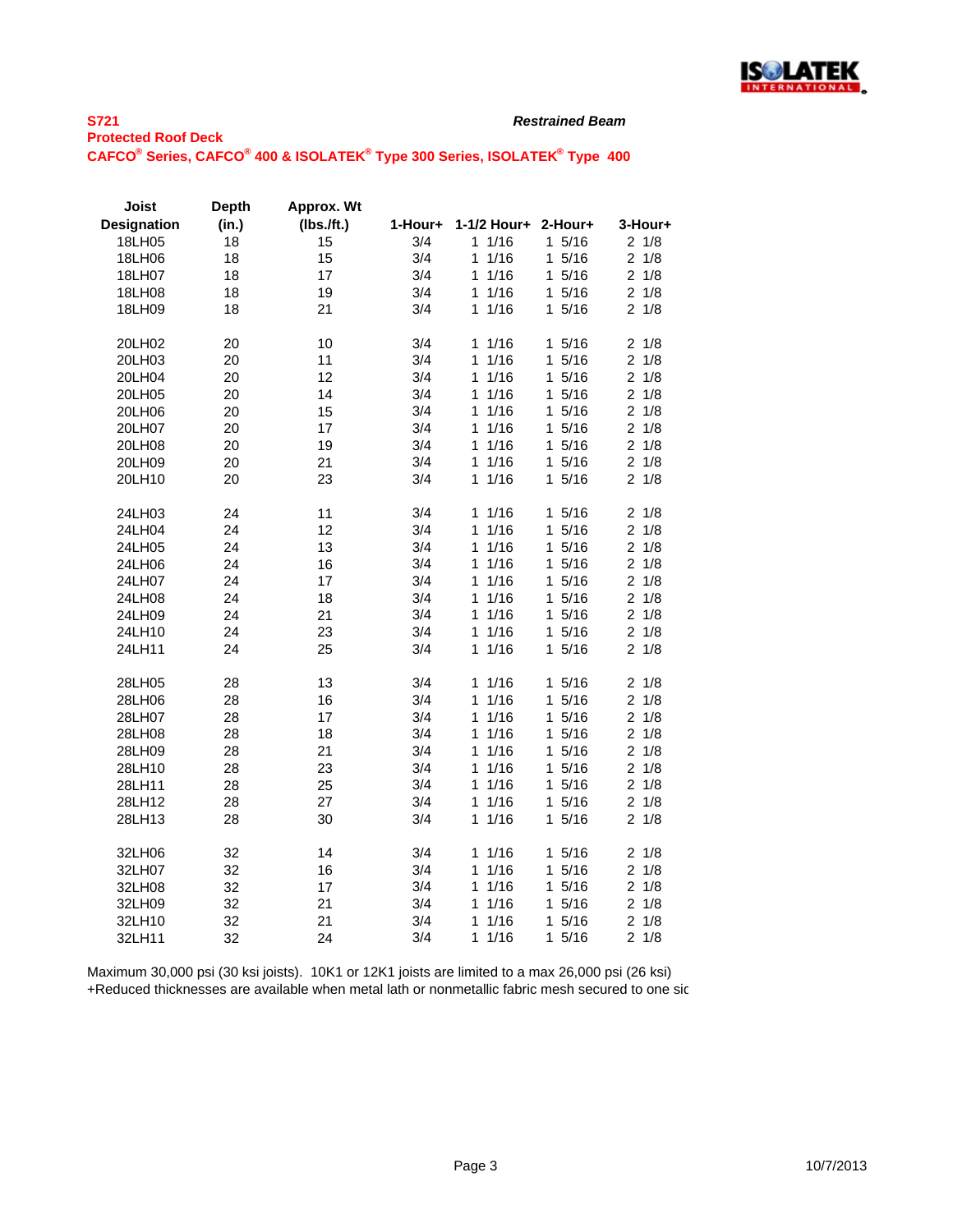

| Joist              | <b>Depth</b> | Approx. Wt |         |             |           |                       |
|--------------------|--------------|------------|---------|-------------|-----------|-----------------------|
| <b>Designation</b> | (in.)        | (Ibs.ft.)  | 1-Hour+ | 1-1/2 Hour+ | 2-Hour+   | 3-Hour+               |
| 32LH12             | 32           | 27         | 3/4     | 11/16       | 15/16     | 21/8                  |
| 32LH13             | 32           | 30         | 3/4     | 1/16<br>1   | 15/16     | 21/8                  |
| 32LH14             | 32           | 33         | 3/4     | 1/16<br>1   | 15/16     | 1/8<br>2              |
| 32LH15             | 32           | 35         | 3/4     | 1/16<br>1   | 15/16     | 21/8                  |
|                    |              |            |         |             |           |                       |
| 36LH07             | 36           | 16         | 3/4     | 11/16       | 15/16     | 21/8                  |
| 36LH08             | 36           | 18         | 3/4     | 1/16<br>1   | 15/16     | $\overline{2}$<br>1/8 |
| 36LH09             | 36           | 21         | 3/4     | 1/16<br>1   | 1 5/16    | 1/8<br>2              |
| 36LH10             | 36           | 21         | 3/4     | 1/16<br>1   | 15/16     | $\overline{2}$<br>1/8 |
| 36LH11             | 36           | 23         | 3/4     | 1/16<br>1   | 15/16     | 2<br>1/8              |
| 36LH12             | 36           | 25         | 3/4     | 1/16<br>1   | 15/16     | $\overline{2}$<br>1/8 |
| 36LH13             | 36           | 30         | 3/4     | 1/16<br>1   | 15/16     | 21/8                  |
|                    |              |            |         | 1/16        | 1 5/16    |                       |
| 36LH14             | 36           | 36         | 3/4     | 1           |           | 21/8                  |
| 36LH15             | 36           | 36         | 3/4     | 1/16<br>1   | 15/16     | $\overline{2}$<br>1/8 |
| 40LH08             | 40           | 16         | 3/4     | 1/16<br>1   | 15/16     | 1/8<br>2              |
| 40LH09             | 40           | 21         | 3/4     | 1/16<br>1   | 1 5/16    | $\overline{c}$<br>1/8 |
| 40LH10             | 40           | 21         | 3/4     | 1/16<br>1   | 15/16     | 2<br>1/8              |
| 40LH11             | 40           | 22         | 3/4     | 1<br>1/16   | 5/16<br>1 | $\overline{2}$<br>1/8 |
| 40LH12             | 40           | 25         | 3/4     | 1/16<br>1   | 15/16     | 21/8                  |
| 40LH13             | 40           | 30         | 3/4     | 1/16<br>1   | 15/16     | 21/8                  |
| 40LH14             | 40           | 35         | 3/4     | 11/16       | 1 5/16    | 21/8                  |
| 40LH15             | 40           | 36         | 3/4     | 1/16<br>1   | 15/16     | $\overline{2}$<br>1/8 |
| 40LH16             | 40           | 42         | 3/4     | 1/16<br>1   | 1 5/16    | 1/8<br>2              |
|                    |              |            |         |             |           |                       |
| 44LH09             | 44           | 19         | 3/4     | 1/16<br>1   | 1 5/16    | 1/8<br>2              |
| 44LH10             | 44           | 21         | 3/4     | 1<br>1/16   | 15/16     | $\overline{2}$<br>1/8 |
| 44LH11             | 44           | 22         | 3/4     | 1/16<br>1   | 15/16     | 1/8<br>$\overline{2}$ |
| 44LH12             | 44           | 25         | 3/4     | 1/16<br>1   | 1 5/16    | 21/8                  |
| 44LH13             | 44           | 30         | 3/4     | 1/16<br>1   | 15/16     | 2<br>1/8              |
| 44LH14             | 44           | 31         | 3/4     | 1/16<br>1   | 15/16     | 1/8<br>2              |
| 44LH15             | 44           | 36         | 3/4     | 1/16<br>1   | 15/16     | $\overline{2}$<br>1/8 |
| 44LH16             | 44           | 42         | 3/4     | 1/16<br>1   | 15/16     | 2<br>1/8              |
| 44LH17             | 44           | 47         | 3/4     | 1/16<br>1   | 1 5/16    | 21/8                  |
|                    |              |            |         |             |           |                       |
| 48LH10             | 48           | 21         | 3/4     | 1/16<br>1   | 15/16     | 21/8                  |
| 48LH11             | 48           | 22         | 3/4     | 1/16<br>1   | 15/16     | 1/8<br>2              |
| 48LH12             | 48           | 25         | 3/4     | 1/16<br>1   | 1 5/16    | 2<br>1/8              |
| 48LH13             | 48           | 29         | 3/4     | 1/16<br>1   | 15/16     | $\overline{2}$<br>1/8 |
| 48LH14             | 48           | 32         | 3/4     | 1/16<br>1   | 15/16     | 21/8                  |
| 48LH15             | 48           | 36         | 3/4     | 1/16<br>1   | 15/16     | 21/8                  |
| 48LH16             | 48           | 42         | 3/4     | 1/16<br>1   | 15/16     | 2<br>1/8              |
| 48LH17             | 48           | 47         | 3/4     | 1/16<br>1   | 15/16     | 1/8<br>2              |
|                    |              |            |         |             |           |                       |
| 52DLH10            | 52           | 25         | 3/4     | 1/16<br>1   | 15/16     | 2<br>1/8              |
| 52DLH11            | 52           | 26         | 3/4     | 1/16<br>1   | 15/16     | 2<br>1/8              |